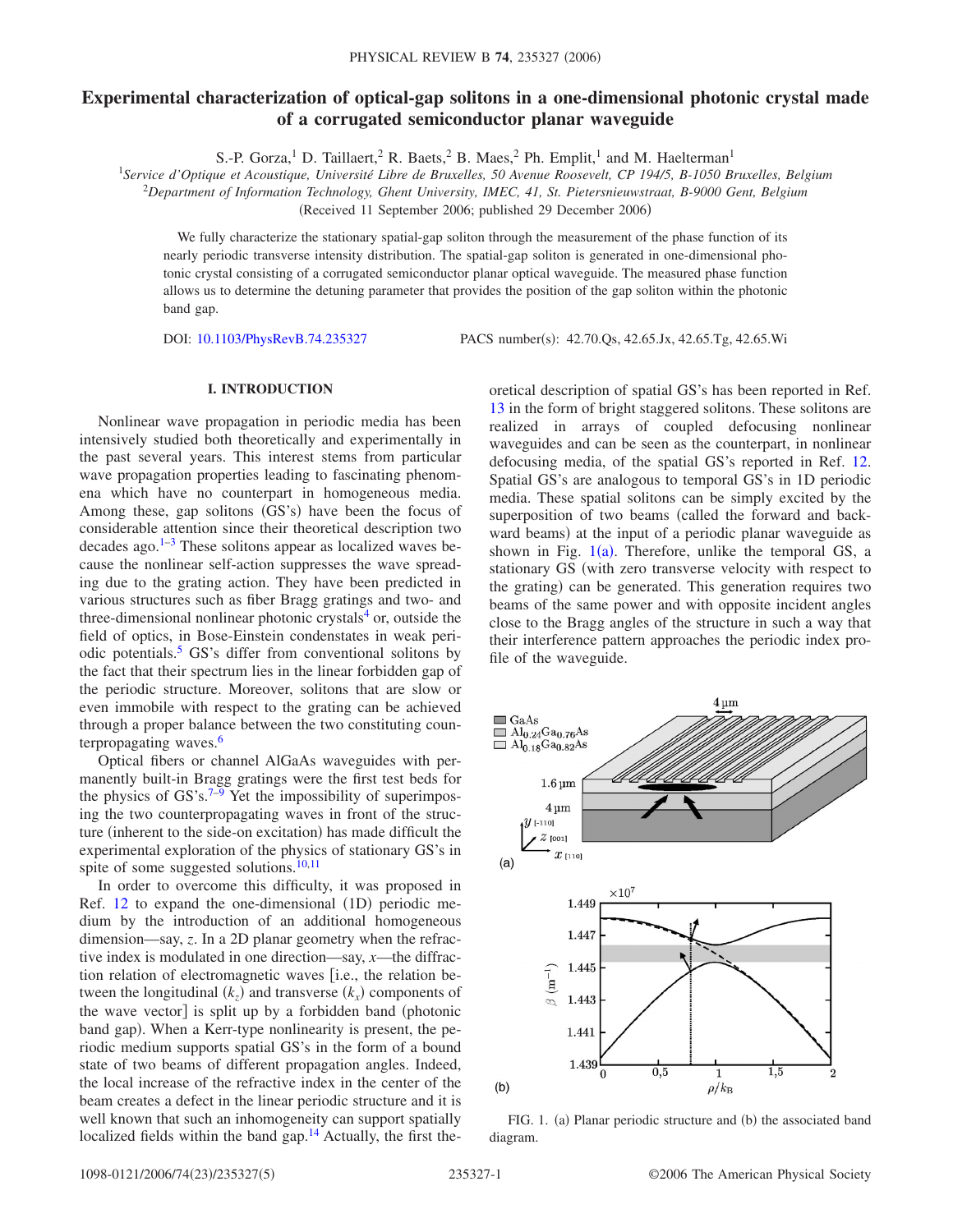Recently light self-confinement effects characteristic of the stationary GS have been observed in photorefractive crystals in defocusing<sup>16</sup> and focusing<sup>17</sup> photonic lattices and in semiconductor planar waveguides, $18$  as well as in optical fibers in the temporal domain by means of light-induced temporal gratings.<sup>11</sup> Note also that in Bose-Einstein condensates, in the limit of the nonlinear Schrödinger equation, bright GS's were experimentally observed as nonspreading wave packets for repulsive atom-atom interactions in a weak periodic potential.<sup>5</sup> In these previous experiments the GS has been identified only through the observation of the selfconfinement of its constituting wave pair. However, a GS is much more than a simple self-confined state akin to standard spatial solitons ruled by the nonlinear Schrödinger equation. Indeed, the GS constitutes a two-parameter family of solutions in which one of the parameters, called the detuning  $\psi$ , measures the position of the soliton spectrum with respect to the gap of the linear structure. The detuning  $\psi$  also determines the phase function of the nearly periodic transverse intensity distribution of the GS. This phase function—say,  $\phi(x)$ —represents physically the phase difference between the soliton wave interference pattern and the grating modulation.

The goal of the present work is to show that it is possible to have an access to the detuning parameter  $\psi$  of the GS through the measurement of the phase function  $\phi(x)$ . We provide in this way a crucial method for the full experimental characterization of spatial GS's. The paper is organized as follows: In Sec. II the theoretical model is briefly presented. The linear regime of propagation is discussed in Sec. III. The soliton formation is then considered in Sec. IV, and it is shown how the phase function  $\phi(x)$  gives access to the soliton detuning. Our experimental characterization of gap solitons is presented in Sec. V. Eventually, Sec. VI concludes the paper.

# **II. THEORETICAL MODEL**

Our experimental demonstration has been performed with laser beams propagating in a periodic planar semiconductor (AlGaAs) waveguide that exhibits a self-focusing Kerr non-linearity around [1](#page-0-0).55  $\mu$ m. As shown in Fig. 1(a), the periodicity is obtained by means of a  $4-\mu m$  grating, etched on the top face of the  $1.6$ - $\mu$ m-thick guiding layer. Around the Bragg wave number  $k_B = \pi/d$  where *d* is the grating period, the TE-polarized electromagnetic field

$$
\mathcal{E}(x,z) = \frac{1}{2} (E_+ e^{i(\beta_0 z + k_B x)} 1_{e^+} + E_- e^{i(\beta_0 z - k_B x)} 1_{e^-}) e^{-i\omega t} + \text{c.c.}
$$
\n(1)

is ruled by the nonlinear coupled-mode equations that describe the evolution of a slowly varying envelope of forward *(E*<sub>+</sub>) and backward *(E*<sub>−</sub>) beams, polarized along the directions  $\mathbf{1}_{e^{\pm}}$  included in the *xz* plane, near the Bragg angle  $\theta_{\rm B}$  $= a\sin(2\pi/\lambda k_B)$ , where  $\lambda$  is the wavelength in the vacuum: $12,15$  $12,15$ 

<span id="page-1-0"></span>
$$
\frac{\partial E_+}{\partial z} + \frac{k_B}{\beta_0} \frac{\partial E_+}{\partial x} - \frac{i}{2\beta_0} \frac{\partial^2 E_+}{\partial x^2} = i\kappa E_- + i\gamma (|E_+|^2 + 2|E_-|^2) E_+,
$$

$$
\frac{\partial E_{-}}{\partial z} - \frac{k_{\rm B}}{\beta_0} \frac{\partial E_{-}}{\partial x} - \frac{i}{2\beta_0} \frac{\partial^2 E_{-}}{\partial x^2} = i\kappa E_{+} + i\gamma (|E_{-}|^2 + 2|E_{+}|^2)E_{-},\tag{2}
$$

where  $\kappa$  is the coupling constant that describes the effect of the grating on the propagation and  $\gamma$  is the waveguide nonlinear Kerr coefficient.

# **III. LINEAR PROPAGATION**

In the linear propagation regime (i.e., for  $\gamma=0$ ) the coupled-mode equations show that Bragg reflection on the periodic structure opens a photonic band gap that separates the diffraction relation in two bands. This is illustrated in Fig.  $1(b)$  $1(b)$  where we plotted in real units the band structure of the grating. The two branches of the diffraction relation correspond to two propagation modes. The propagation directions of these modes are given by the normal to the slope of the corresponding branches [see the arrows in Fig.  $1(b)$  $1(b)$ ], while the curvature of these branches characterizes the diffraction of light in each mode (i.e., negative diffraction oc-curs near the upper band edge).<sup>[20](#page-4-16)</sup> Therefore, when one beam is incident upon the structure, it always excites two modes that travel in opposite directions, as indicated by the black arrows in Fig.  $1(b).^{21}$  $1(b).^{21}$  $1(b).^{21}$  $1(b).^{21}$ 

This characteristic feature has been observed at the output of our 16-mm-long sample by launching in the waveguide a single TE-polarized laser beam with a width of 80  $\mu$ m at a wavelength of 1.55  $\mu$ m. At this wavelength the Bragg angle is  $11.2^\circ$  in air  $(3.4^\circ$  in the waveguide). The density plot of Fig.  $2(a)$  $2(a)$  shows the output beam intensity profile and position versus the input angle  $\theta$  (expressed here within the waveguide). We clearly see that for small angles the lateral shift of the beam at the output evolves linearly with the input angle as in a homogeneous medium. Conversely, near the Bragg angle the propagation is strongly affected by the grating: the propagation angle in the periodic medium decreases as the input angle increases and, additionally, the existence of the two bands now manifests itself through the appearance of a second beam corresponding to the lower band of the diffraction relation. At the Bragg angle the two modes travel in the same direction, a feature that allowed us to determine experimentally the Bragg angle with a high accuracy. In Fig.  $2(b)$  $2(b)$  we plotted the output beam lateral shift of the upperband Bloch mode as a function of the input angle. Taking the coupling coefficient  $\kappa$  as a fit parameter for the comparison with theory, this experimental curve allowed us to get an accurate value of the actual coupling coefficient of the periodic waveguide. We found  $\kappa=10300$  m<sup>-1</sup>. Knowledge of this value is essential for the evaluation of the detuning parameter based on the measurement of the phase function  $\phi(x)$ .

#### **IV. SOLITON PROPAGATION**

When neglecting diffraction, Eqs. ([2](#page-1-0)) admit GS solutions characterized by two parameters  $-1 < \nu < 1$  and  $0 < \psi < \pi$ .<sup>[6](#page-4-4)</sup> The first one,  $\nu$ , is related to the soliton transverse velocity i.e., the angle of propagation of the soliton with respect to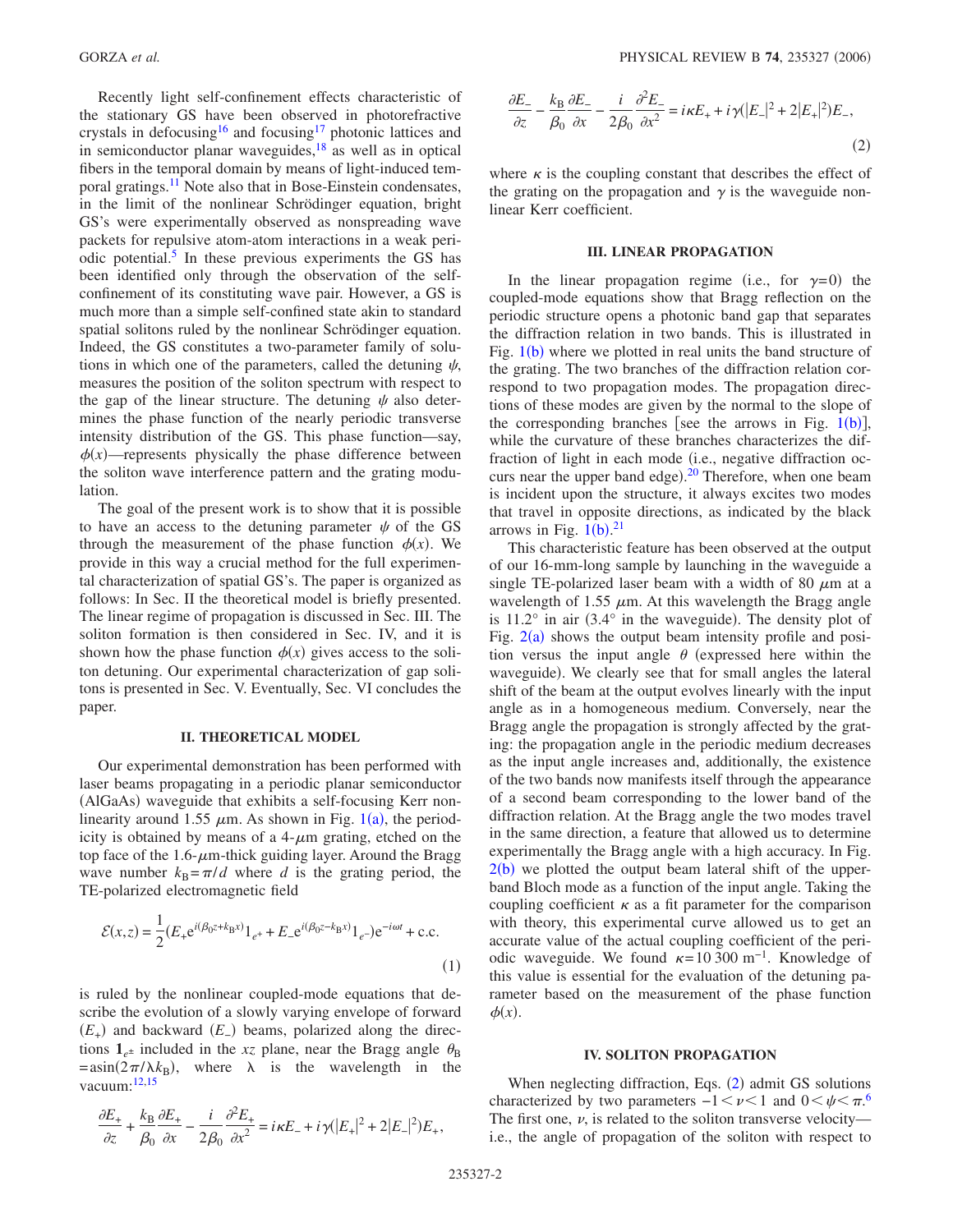<span id="page-2-0"></span>

FIG. 2. (a) Intensity profile at the output of a 16-mm-long planar periodic waveguide for one incident beam, as a function of the input angle  $\theta$ . (b) Lateral shift at the output for the upper-band Bloch mode (crosses). The solid line shows the theoretical shift calculated from the diffraction relation of Eq. ([2](#page-1-0)) with  $\kappa$ =10 300 m<sup>-1</sup> and  $\gamma$  $=0.$ 

the propagation axis  $z$ . Here  $\nu$  depends on the relative intensity between the forward and backward beams and vanishes when these intensities are equal. In this latter case the soliton travels in the *z* direction and does not move across the index modulation. This is the analog of the 1D stationary GS of fiber Bragg gratings. The parameter  $\psi$  not only determines the soliton width and power, but it also gives the position of the soliton spectrum within the gap  $\left[$  the shift from the center of the band gap is given by  $-\kappa \cos(\psi)$ , which is the reason why it is called the detuning parameter. When  $\psi \rightarrow 0$  the soliton is wide, the power is low and the spectrum is near the lower band. Conversely, a narrow soliton with a spectrum close to the upper branch corresponds to a value of  $\psi$  close to  $\pi$ . Additionally, the detuning  $\psi$  determines the evolution of the phase  $\phi(x)$  of the intensity pattern of the GS. Let us recall that the function  $\phi$  must be understood here as being the phase difference between the almost periodic intensity pattern of the soliton and the periodic variations of the waveguide refractive index. As regards stationary GS's, the intensity pattern is out of phase with respect to the index grating in the center of the soliton beam, while in the wings of the beam the intensity pattern and the index grating exhibit a relative phase that progressively tends to  $\pi \pm \psi$ . More precisely, if the refractive index varies as  $cos(2k_Bx)$ , the oscillating term that modulates the intensity envelope of the GS is  $1-\cos(2k_Bx+2\varphi)$  where  $\varphi(x) = \tanh\left(\frac{\hat{\beta}_0}{k_B}\right)$  $\frac{\beta_0}{k_B}$ *x* sin  $\psi$  $\times$ tan $\left(\frac{\psi}{2}\right)$  and the phase function is thus given by  $\phi(x) = \pi$  $+2\varphi(x)$ . The solid line in Fig. [3](#page-2-1) shows the intensity distribution of a spatial GS with a detuning parameter  $\psi=1$ . The

<span id="page-2-1"></span>

FIG. 3. Intensity profile of a spatial gap soliton (solid line) and a lower-branch Bloch mode modulated by the amplitude envelope of the GS (dotted line). The detuning parameter is  $\psi=1$ .

intensity distribution of the lower-branch Bloch mode modulated by the amplitude envelope of the GS is also shown for the comparison (dotted line). The phase function  $\phi(x)$  manifests itself by the phase difference between these two intensity patterns and constitutes a genuine signature of the nonlinear nature of the GS. As a result, the measurement of the phase function  $\phi(x)$  allows, in principle, for the determination of the detuning parameter that in turn provides the position of the soliton spectrum within the band gap. A full experimental characterization of the stationary GS is thus made possible through this phase measurement.

To validate our experimental approach, we numerically investigated the evolution of the phase function  $\phi(x)$  along the propagation axis by simulating the model, Eqs. ([2](#page-1-0)), with input Gaussian beams chosen to match at best the GS profile. The phase fronts of the beams are flat so that the initial phase function  $\phi(x)$  is always linear. At the soliton power, the numerical simulations show that, over a propagation distance of 4 mm, the slope of the phase function around the beam center tends to and finally reaches the theoretical phase slope of the stationary GS [i.e.,  $\phi'(x=0)=2\kappa \frac{\beta_0}{k_B}$  $\frac{\rho_0}{k_B}$ (1–cos $\psi$ )] independently of the value of the initial phase slope. Conversely, in the beam wings the phase function progressively tends to the expected constant value  $\pi \pm \psi$  only over propagation distances much longer than the 4 mm of our waveguide. This indicates that, in our experimental investigation of the soliton generation, we have to restrict our measures of the phase function to the central part of the beam where the phase is roughly linear. Importantly, these numerical simulations suggest that a GS can be formed by means of two Gaussian beams with flat phase fronts and with limited angular accuracy and propagation length. As a consequence, we can expect to be able to check rigorously the generation of a GS through a full experimental characterization based on the measurement of the function  $\phi(x)$ .

## **V. EXPERIMENT**

In our experiment, we generated a stationary GS by the superposition of two TE-polarized Gaussian beams at the Bragg angle at the input of a 4-mm-long waveguide, as was done in Refs. [17](#page-4-13) and [18.](#page-4-14) The laser source is an optical parametric oscillator pumped by a Ti:sapphire laser producing 130-fs pulses at 82 MHz. We fixed the wavelength at  $\lambda$  $=1.57 \mu m$  so as to obtain a focusing Kerr nonlinearity with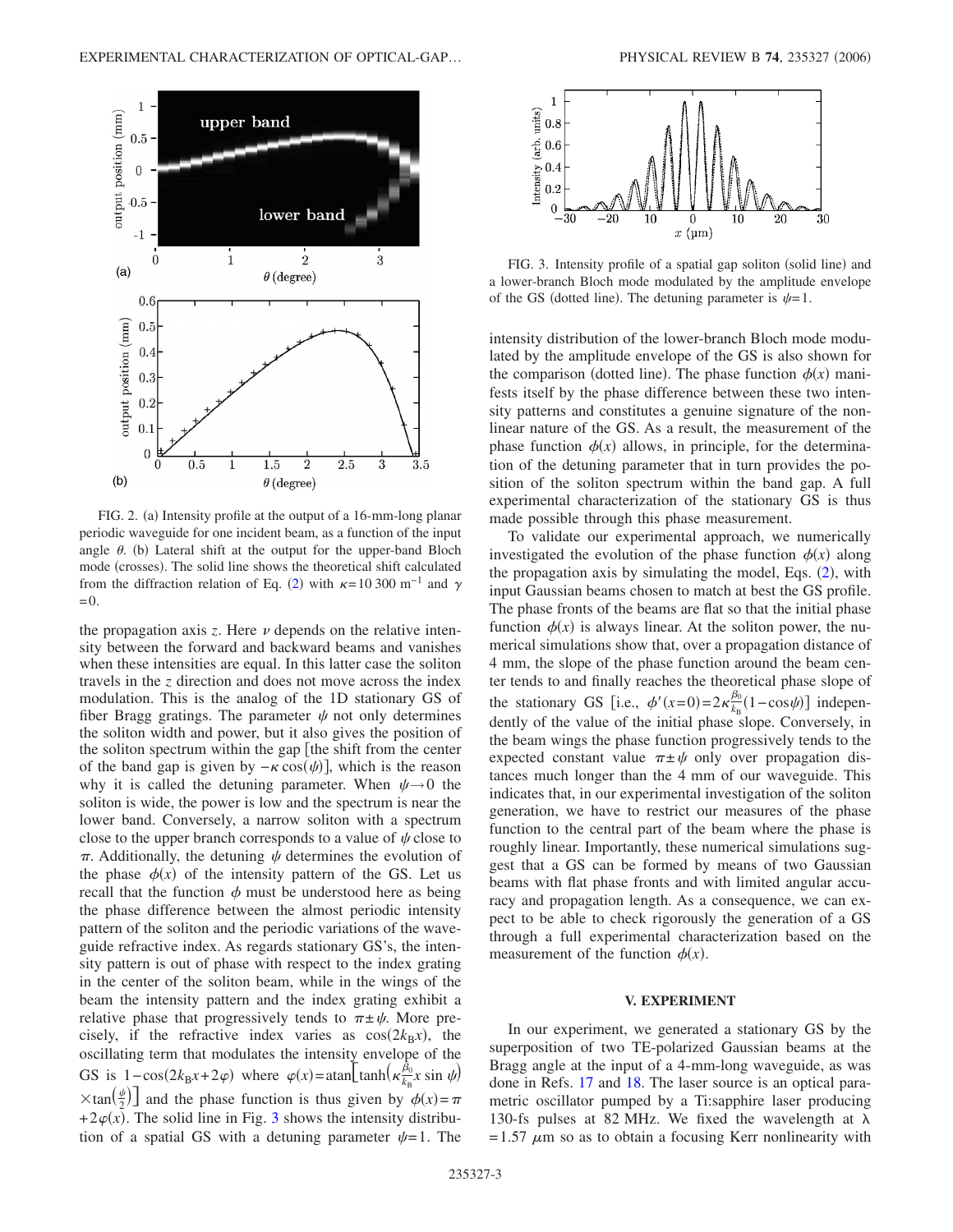<span id="page-3-0"></span>

FIG. 4. Output intensity profile at (a) low and (b) high power when a stationary GS is formed (measured output power *P*  $= 850$  W). (c) Intensity profile of one of the two input beams (solid line) and intensity profile at the output of the waveguide at high power when the intensity pattern is out of phase with the index modulation (dotted line). (d) Output intensity profile of the GS beam (dotted line) and the beam used to measure the index modulation (solid line). (e) Output intensity profile at high power when the intensity pattern is in phase with the index modulation.

minimal two-photon absorption since the photon energy is below the energy of the half band gap.<sup>19</sup> The solid line in Fig.  $4(c)$  $4(c)$  shows the intensity profile of one of the two input beams. As can be seen from the asymmetry of the intensity profile, our laser beam is slightly multimodal at the output of the parametric oscillator. However, by injecting this beam into the waveguide outside the grating region, we checked that the asymmetric defect is not coupled to the waveguide

<span id="page-3-1"></span>

FIG. 5. Output phase function  $\phi(x)$  in the conditions of Figs.  $4(a)$  $4(a)$  and  $4(b)$ , linear regime (crosses) and soliton regime (circles). The solid line shows the theoretical phase function for a stationary GS with a detuning  $\psi$ =0.27.

mode; i.e., the output beam is always perfectly symmetric, corresponding to a nearly Gaussian input beam of 60  $\mu$ m full width at half maximum (FWHM). The relative phase between the two beams was adjusted to excite a lower branch Bloch mode in the linear regime. In order to visualize the index modulation for the phase slope measurement, we launched in the waveguide a wide beam at normal incidence. At the output, this beam is slightly modulated by the grating and its intensity maxima naturally coincide with the grating index maxima. The location of the index maxima can therefore be recorded to be compared with the soliton intensity maxima. The systematic measurement of the separation distance between the index maxima and the soliton intensity maxima allowed us to reconstruct the full phase function  $\phi(x)$  of the stationary GS.

Figure  $4(a)$  $4(a)$  shows the intensity profile at the output of the grating, at low power. Due to the effect of the gratinginduced diffraction, the Bloch mode expends up to 95  $\mu$ m FWHM. Conversely, Fig.  $4(b)$  $4(b)$  and the dotted line in Fig.  $4(c)$ show that at a measured output peak power of 850 W the beams keep their initial width of 60  $\mu$ m FWHM. Remembering that the asymmetric defect on the left part of the input intensity profile must be ignored, we observe on the right part of the beam that the intensity profiles of the input and output beams perfectly match, which indicates the formation of the GS. Moreover, we checked that, as predicted by theory, the GS appears when the intensity pattern maxima coincide with the grating index minima, as shown in Fig.  $4(d)$  $4(d)$  where the dotted line corresponds to the soliton intensity profile and the solid line corresponds to the intensity profile of the additional beam used to measure the index modulation. When we align the intensity maxima with the index maxima in such a way to excite an upper-branch Bloch mode (at low power), the resulting anomalous diffraction induces a dramatic defocusing at high power. $^{22}$  In this situation we measured, at the soliton power of 850 W, an output beam width of 180  $\mu$ m [see Fig. [4](#page-3-0)(e)].

Figure [5](#page-3-1) shows typical measured phase function  $\phi(x)$  in the linear regime and in the soliton regime. In the linear